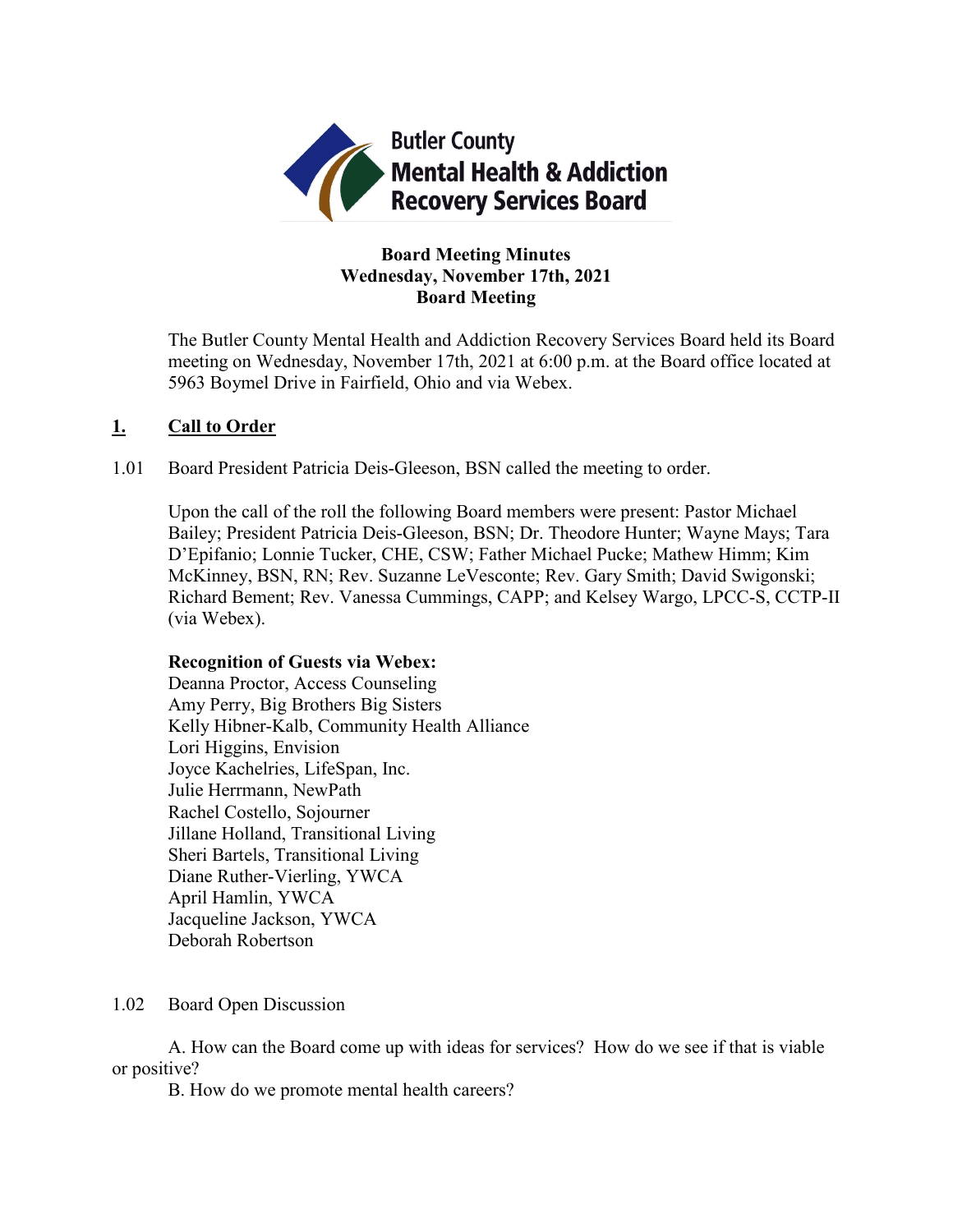C. Some of the mental health workers who are doing night shift work get a supplement and maybe that is something that we can explore for bilingual healthcare workers.

D. Do we have in place requests to our providers as it relates to those waiting lists of clients? If we are to forge ahead, we need to know what connections there are in place, where clients can be referred. In the past we have talked about long waiting lists for people who are truly ready to begin some sort of treatment program. Still interested in youth representation on the Board.

The hotline has waitlist information up to the minute.

E. How can we encourage and support providers to have a wage that will encourage best in the field to work in some of these positions, especially in relation to some of the difficult positions, like working with the homeless? They are usually entry level social work positions.

F. Mother Suzanne would like to understand more about PATH (Projects for Assistance in Transition from Homelessness). What are the purpose and goals of that program?

G. Would like to know if any of our providers would venture to add other components to how they service the clients in Butler County but feel restrained. We have been in and still are in a pandemic. What have heard from providers and board members, we are still deep in the woods and the numbers are still crazy, and we really don't know where we are going. There could be providers that have a better understanding of what is needed to be done in the area of mental health and addiction. However, they may feel somewhat restrained based on the guidelines of treatment. Thinking out of the box, do we still treat the way we have been treating for years or find a new model? We talk about best practices and look at different communities to see if those practices could help us. To all of our providers having the opportunity to be transparent to share, here's another model that Butler County could use to address mental health and drug treatment and a pathway to funding.

H. When we get grants that are two years and the money runs out, how do we know that that grant was successful and how do we get money to sustain it?

I. When there are common concerns, for example the 988, how is the Board able to look for innovations with other agencies?

J. The clear definition of recovery housing of the grant from HUD (Department of Housing and Urban Development) that is being given the Board, who is responsible for its execution, what it means to have recovery housing, and where does the Board go from here?

K. One of the committee goals was dealing with transportation with clients and providers. Is there any feedback with that?

#### **2. Board Communication & Announcements**

#### 2.01 **Executive Directors Report**

- A. COVID Update BCHD Epidemiology Report & MMWR Dr. Rasmus gave a COVID update, including the epidemiology report and the Morbidity and Mortality Weekly Report.
- B. Updates on BC Suicides, OD's and HIV Infections Dr. Rasmus reported that so far in 2021 there have been 46 Suicides in Butler County, 159 overdoses and 53 HIV infections.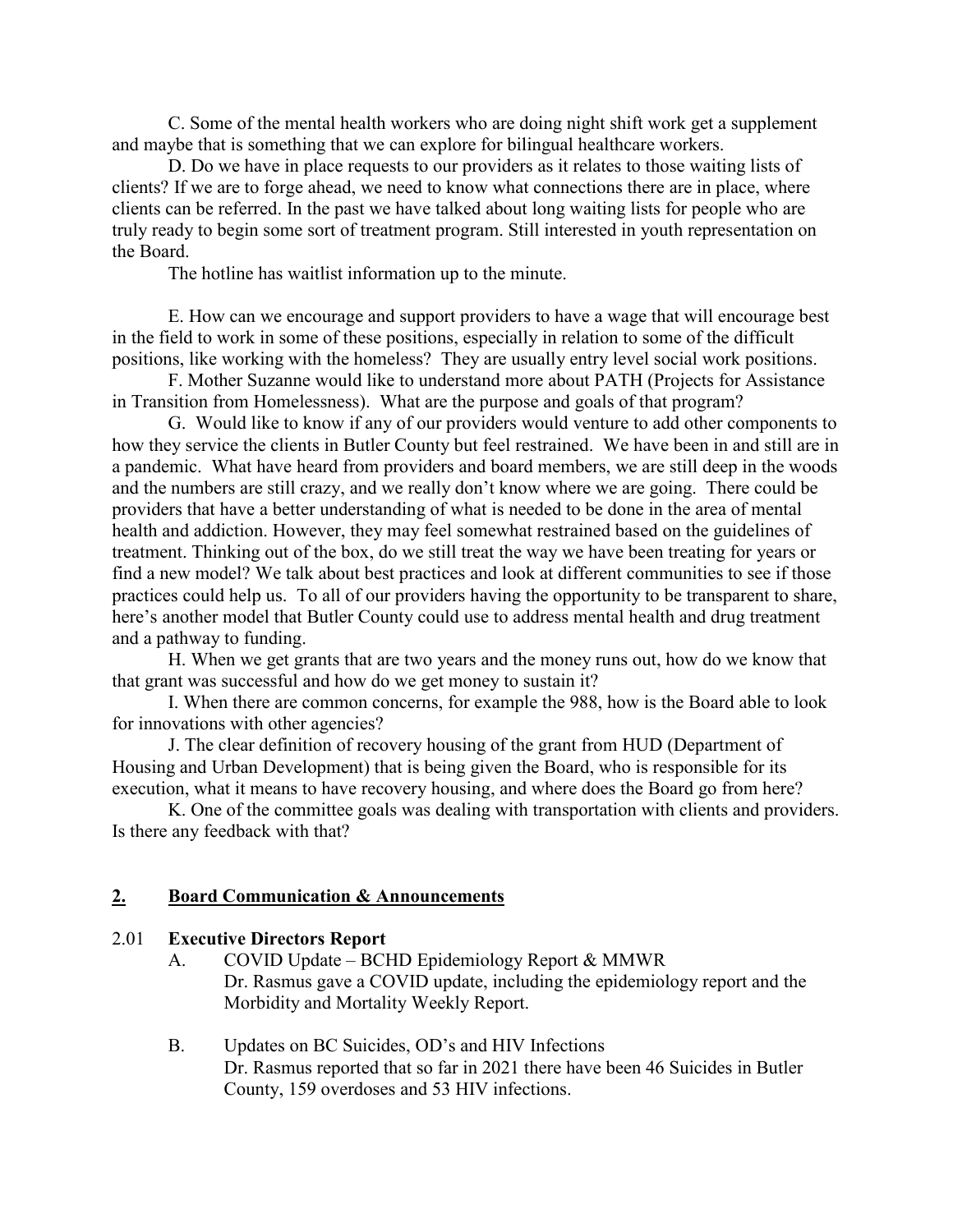- C. 988 & Crisis Continuum Updates
	- To prepare for the new 988 number scheduled for July 2022, the area code needs to be added in order to dial a local seven digit exchange. The 988 will be the federal crisis line. There is concern for how it will be integrated and connected with the Butler County crisis line, mobile crisis team, heroin hopeline and other resources. The 988 line is targeting an 80% call answer rate and 50% text rate, which is 1 out of 4 calls will be answered. The Butler County hotline currently answers 100% of calls. Butler County has licensed nurses and behavioral health professionals. There are concerns about certifications with the 988 line and about who the staff will be. The state will finalize transition plans in January, although they are not near where they need to be. Dr. Rasmus is on the state work group committee and will be able to voice these concerns.
- D. Board Ohio Revised Code 340 Language Updates The Board Association is looking at updating language on Ohio Revised Code 340. Areas to look at are: the 120 day notices, to be more specific to local boards; the overall mission and role of the Boards; and Board membership size.
- E. Board Work Session/Retreat The Board retreat will be January  $20<sup>th</sup>$  from  $3:00 - 6:30$  p.m. There will be an ethics training by Christine Shaynak-Diaz, the attorney for the Board Association. There will be a work group session concerning the Board's mission and vision statement. It was noted that an education session does not have to be public. Concerning the mission and vision statement, there cannot be a vote, otherwise it needs to be in a public meeting setting.
- F. Sequential Intercept Mapping (SIM) December 2 & 3 The last SIM (Sequential Intercept Mapping) was in 2014. The next SIM has been scheduled for December  $2<sup>nd</sup>$  and  $3<sup>rd</sup>$  at the Board office. The invitations have been sent to a diverse group on the participant list.

Dr. Rasmus provided summaries of the following article H:

- G. Carlo, A.D., Barnett, B.S., & Frank, R.G. (2020, August 24). *Behavioral Health Parity Efforts in the US.* Capella University Library.
- H. Previous Board Executive Assistant & Special Project Coordinator Nikki Sandor [https://obituaries.neptunesociety.com/obituaries/west-chester-oh/nicole](https://obituaries.neptunesociety.com/obituaries/west-chester-oh/nicole-sandor-10431987)[sandor-10431987](https://obituaries.neptunesociety.com/obituaries/west-chester-oh/nicole-sandor-10431987)
- I. Miscellaneous

There was an independent auditor's report of Butler County prepared by Julian & Grube, Inc. for the audit period of January 1, 2020 through December 31, 2020.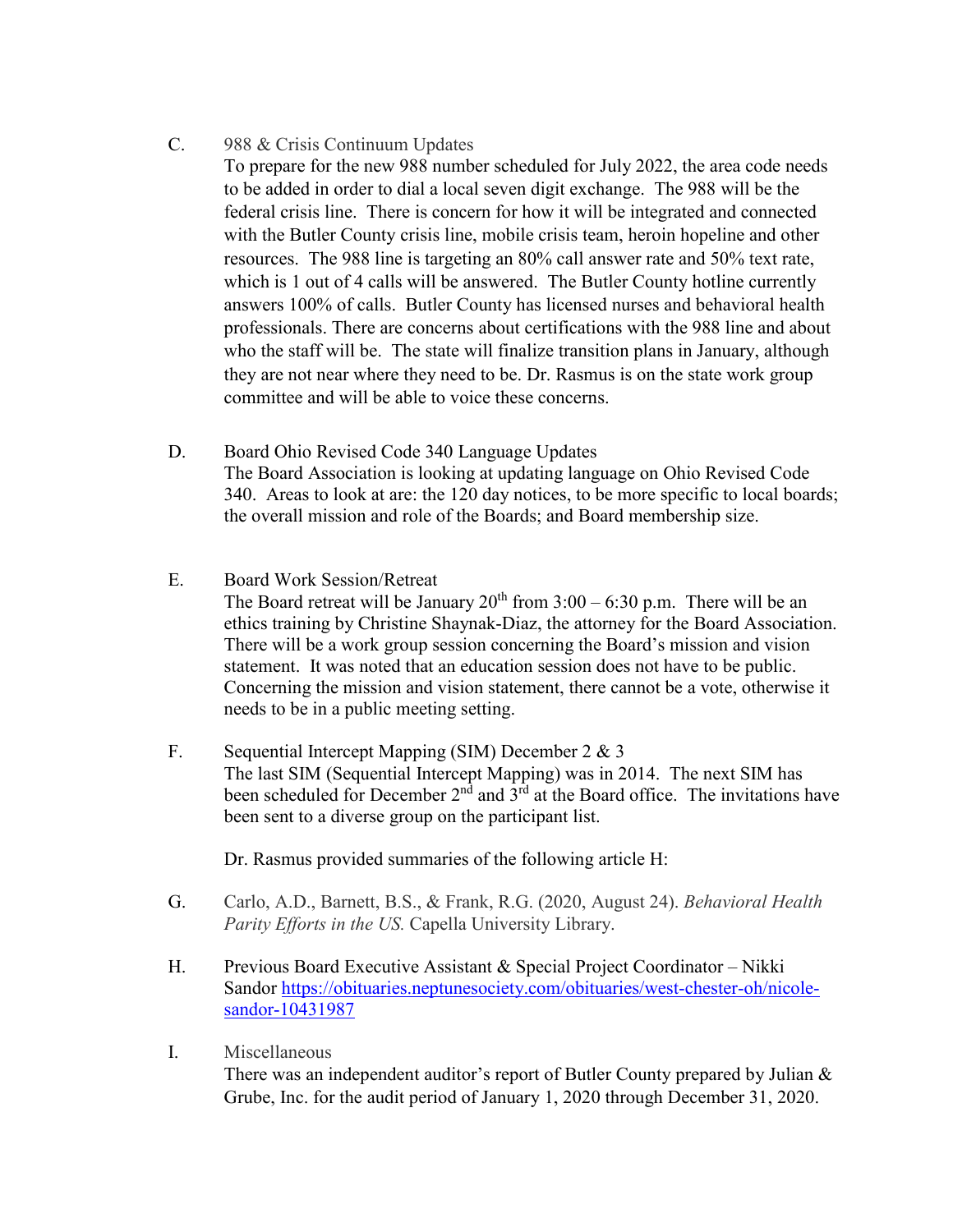Based upon the review, the reports were accepted required by Section 117.11, Revised Code.

# **3. Review of Committee Meetings**

- 3.01 **November – ARS Committee Meeting Review – Mat Himm** Mat Himm gave a brief update on the ARS Committee meeting activities this month.
- 3.02 **November – MH Committee Meeting Review – Kim McKinney** Ms. McKinney gave a brief update on the MH Committee meeting activities this month.

# **4. New Business**

# 4.01 **Meeting Minutes**

- A. Advisory Committee Meeting Minutes
- B. Board Meeting minutes
- C. October Executive Committee Meeting Minutes
- D. October Board Development Committee Meeting minutes
- E. November ARS Meeting Minutes
- F. November MH Meeting Minutes

*Rev. Cummings motioned to approve the Advisory Committee Meeting Minutes. Mr. Himm seconded the motion. The vote carried the motion.*

*Mr. Himm motioned to approve the Board Meeting Minutes. Mr. Mays seconded the motion. The vote carried the motion.*

*Mr. Himm motioned to approve the Executive Meeting Minutes. Pastor Bailey seconded the motion. The vote carried the motion.*

*Mr. Himm motioned to approve the Board Development Committee Meeting Minutes. Father Pucke seconded the motion. The vote carried the motion.*

*Mr. Swigonski motioned to approve the ARS Meeting Minutes. Mr. Himm seconded the motion. The vote carried the motion.*

*Father Pucke motioned to approve the MH Meeting Minutes. Mr. Himm seconded the motion. The vote carried the motion.* 

## 4.02 **Financial Report**

The September Financial Report (26% through the fiscal year) shows that the Board has budgeted \$17,956,632 and has collected \$1,256,907 which is 7% of its revenue so far. Year To Date Administration costs are \$384,046 with a budget of \$1,753,108. The Board has currently paid 18% of its budget. Current cash balance is \$21,439,679.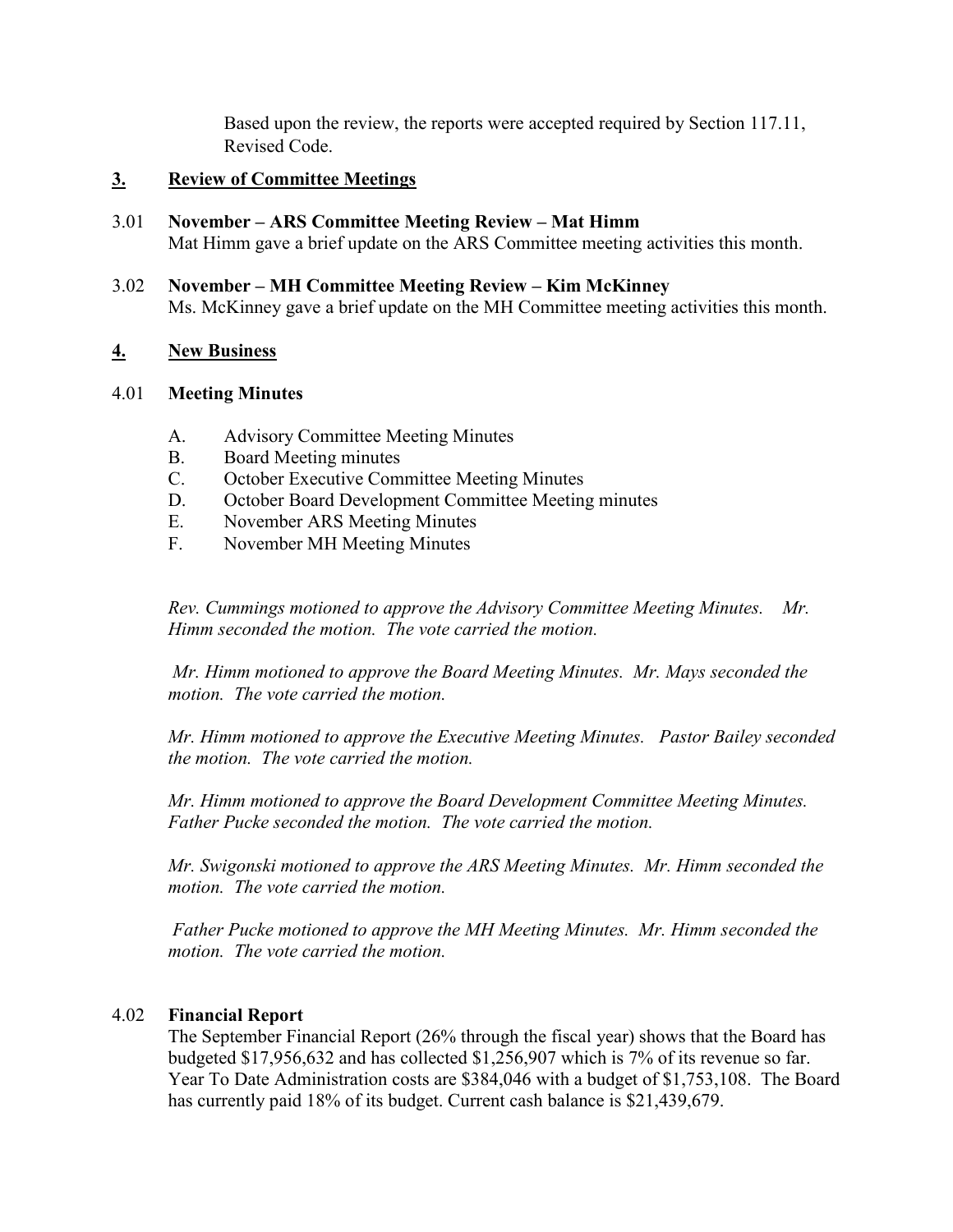*Mr. Bement motioned to approve the Financial Report. Mr. Tucker seconded the motion. The vote carried the motion.*

## 4.03 **Budget Revisions and Program Narratives**

**Beckett Springs** – provider facilitated budget revision to increase withdrawal management / stabilization by \$108,521 for a total of \$108,521.

New contract amount not to exceed \$960,508, with program narrative.

**Butler Behavioral Health** – provider facilitated budget revision request to increase MRSS program funding by \$36,000 Engage 2.0, and extend the program period to cover from July 1, 2021 until December 31, 2021.

New contract amount not to exceed \$2,374,257, with program narrative.

*Mr. Tucker motioned to approve the Budget Revisions and Program Narratives. Mother Suzanne seconded the motion. The vote carried the motion.*

## 4.04 **New Board Member Appointee – Deborah Robertson**

The Board Development Committee met October  $27<sup>th</sup>$ , 2021 to review and interview three candidates. Deborah Robertson was endorsed by the committee.

*Rev .Cummings motioned to approve the new board member appointee. Ms. Swigonski seconded the motion. The vote carried the motion.*

#### 4.05 **North Fair Avenue Update**

The current boiler is running but has a few major issues that needed to be repaired. Peck, Hannaford and Briggs will continue to maintain the current boiler until the new one arrives. It has been ordered and should be delivered in four to six weeks. The accepted quote from Peck, Hannaford and Briggs is \$52,500.

The Board staff decided to retain Zins Plumbing. Their price was reasonable, in the amount of \$24,500, and they also have a warranty of workmanship for one year per quote. The CORSA claim was denied. The rationale was that the sewer pipe failure was due to normal wear and tear and is not covered. The flooring replacement over the sewer line will be covered, although the appraisal is less than the deductible.

DeGeorge will be hired to replace the flooring in the dining room only in the amount of \$1,986. They have a history of work completed at the Fair Avenue facility.

#### 4.06 **Contract Waiver Amendment**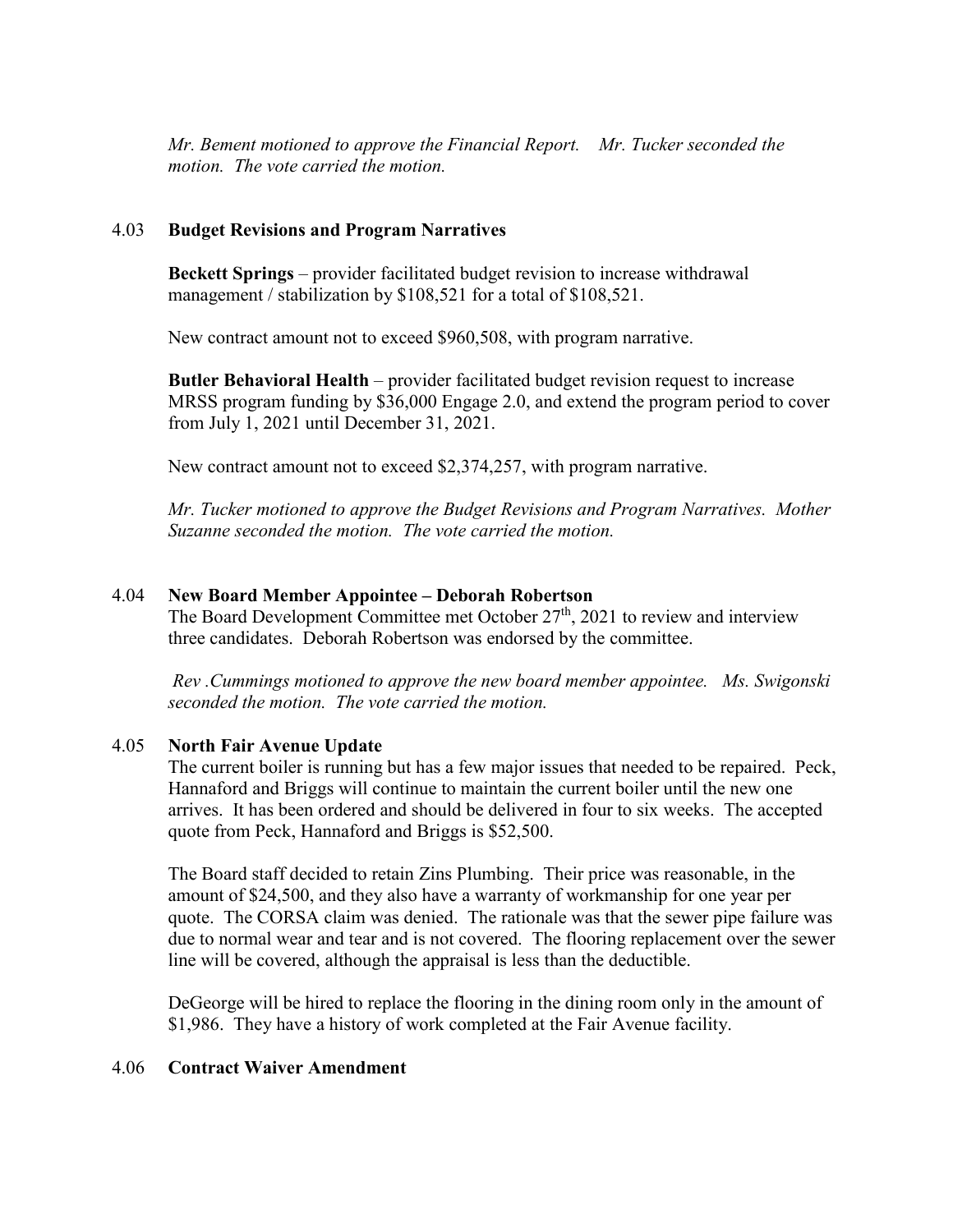The board subsidizes Medicare. It is a Medicare eligible service. There has to be reasons why a provider is unable to bill Medicare. The providers, through the waiver form, petition the Board to pay for a Medicare eligible services. Still section 4.10 of the Provider Fee for Service Contract needs to be modified to allow for an assessment. There can be one assessment per year per client to assist this process. That assessment can be paid for by a third party.

*Mother Suzanne motioned to approve the Contract Waiver Amendment. Mr. Himm seconded the motion. The vote carried the motion.*

### 4.07 **Providers Scorecard**

Ms. Stollings reviewed the BCMHARB provider Scorecards. A summary of financial metrics for 2019 show an overall compliance of 65% and 71.23% in 2021, which is a positive difference of 6.23%. A summary of Scorecard quality assurance metrics in 2019 shows an overall compliance of 60.95% and 53.62% in 2021, which is a negative difference of 7.33%.

Quality Assurance, "E. The Provider submitted AIP/AFF (Annual Implementation Plan / Application For Funding) Program Narratives accurately by due date (no revisions needed)." It was noted that in 2019 versus 2021, a rule was changed. In 2019 the provider was allowed to turn the AIPS in early before the deadline to have Board staff review them. It became very complicated, taxing process and we were not able to do so in 2021. It does not accurately reflect what the providers have done. The Board staff will work with the provider QI committee to adjust ratings for the upcoming year.

#### 4.08 **QI Summary**

Ms. Lowry provided a quarterly Provider Quality Improvement Summary for FY20 and FY21.

In FY20 the average total number of unduplicated consumers served during a quarter was 18,521. The average length of time from initial contact to first available assessment was 20.6 days. The average number of successful discharges / terminations, consumer met treatment goals were 143. The average length of stay in treatment was 294 days. The average successful discharge / terminations (met treatment goals) was 50.95%

In FY21 the average total number of unduplicated consumers served during a quarter was 17,109. The average length of time from initial contact to first available assessment was 4.45 days. The average number of successful discharges / terminations, consumer met treatment goals were 155. The average length of stay in treatment was 293 days. The average successful discharge / terminations (met treatment goals) was 38.4%